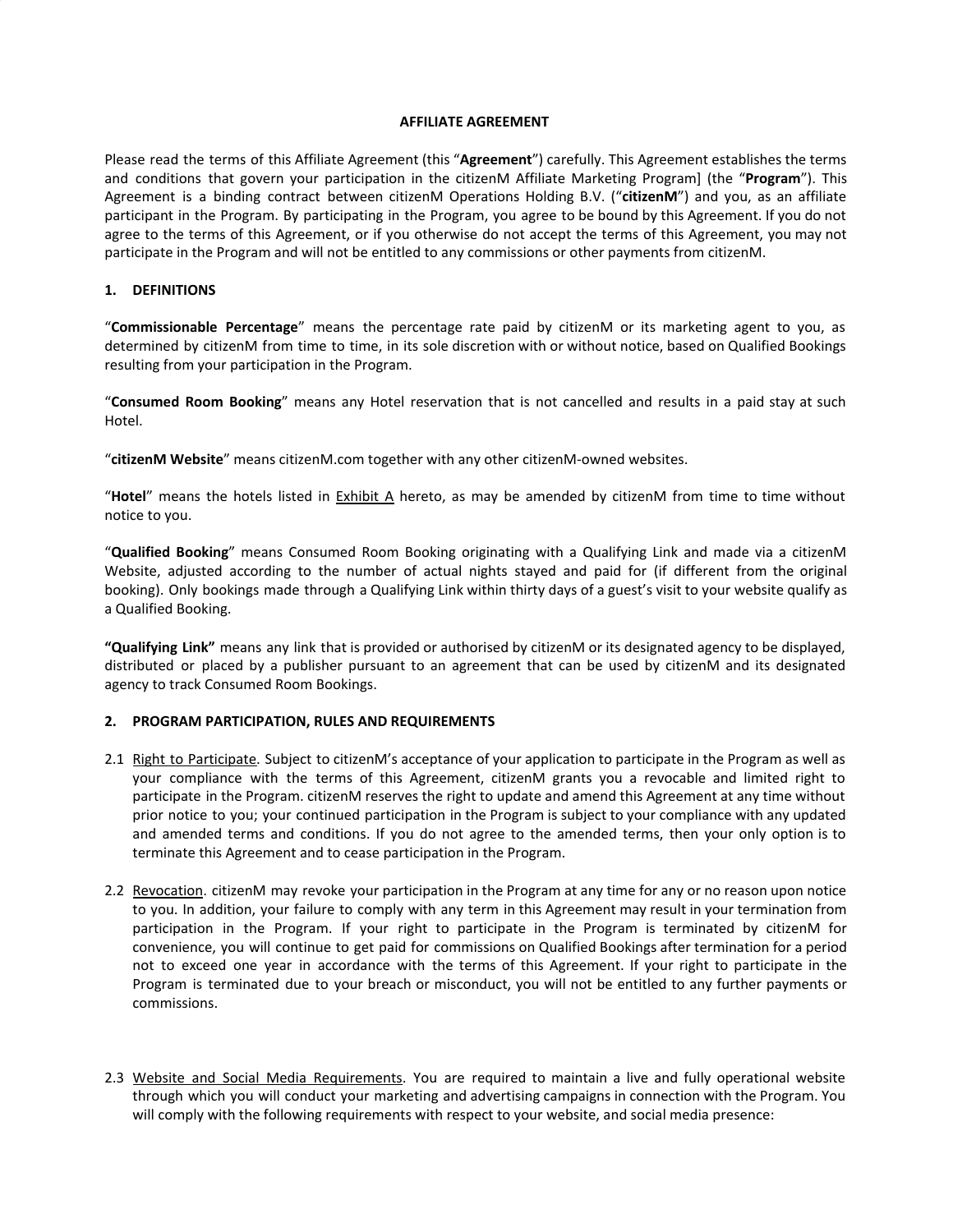- 2.3.1 Your website must contain an easily accessible link to a Privacy Policy that complies with applicable laws and describes the manner in which you will collect, process and disclose personal information collected by you in connection with the Program.
- 2.3.2 Your website and social media presence must have a professional look-and-feel and contain relevant content and materials in furtherance of your participation in the Program and your promotion of citizenM Hotels in connection therewith. The website must not contain any broken links or images, and must be complete (i.e. not contain any pages under construction).
- 2.3.3 Further, your website and social media presence must be sensitive to localised cultural considerations and not contain any inappropriate content, including but not limited to the following: (i) hateful, offensive, or violent content; (ii) rude, sexually explicit or pornographic content; (iii) religious, political or discriminatory content; (iv) aesthetically unpleasing content; (v) content promoting unlawful or excess use of alcohol, tobacco or drugs; (vi) content targeted at children; (vii) content involving gambling or firearms; (viii) sensitive personal information; (ix) contests, games of chance, lotteries, or similar games or activities; and (x) gratuit or excessive use of the word "sex". citizenM reserves the right to approve any materials or other content that describes or relates to citizenM or any of its affiliates.
- 2.3.4 From time to time, at citizenM's request and subject to citizenM's written acceptance of an Insertion Order governed by the terms of this Agreement, you will place banner ads, links, or other advertising content provided or approved by citizenM on your website or social media web page. You will honor any behavioral advertising opt-out requests from website visitors and in accordance with any instructions from citizenM. You may not alter any content provided by citizenM, including but not limited to banners, links, ad copies, pictures and logos. You will remove any citizenM-related content from your website that does not meet citizenM's approval. If particular banner sizes or other creative are needed, citizenM will provide such content if available.
- 2.3.5 You will be solely responsible for the development, operation and maintenance of your website and social media presence.
- 2.4 Marketing Practices. In connection with your participation in the Program, you are required to comply with the following marketing practices:
	- 2.4.1 **Email Marketing** Any email marketing relating to citizenM or any of its Hotels can only be done to your customers that have opted-in to receive email marketing from you and any such email marketing must look and feel like your website rather than sent from citizenM.
	- 2.4.2 **Domain and Subdomain Names** You are not permitted to use misspellings or confusingly similar terms of the citizenM portfolio of brands to create a false impression that the misspelt domain is a citizenM official website.
	- 2.4.3 **Destination URL Selection** You are not permitted to send traffic directly to any citizenM website in any language and therefore any internet marketing traffic you generate must land on your own website first.
	- 2.4.4 **Use of Marks –** You will not attempt to use or register any term, alone or as a part of any other trademark, service mark, or domain name, which is the same as or confusingly similar to any brand, trademark, domain name or keyword of citizenM or any of its portfolio properties or brands (the "**Marks**"), including but not limited the brand names, trademarks, domain names and keywords listed in Exhibits A and B. You will not use any of the Marks, directly or indirectly, in any way in connection with your business or operations unless previously approved by citizenM expressly in writing and, in the event of such approval, only in the manner and at such times as shall be prescribed in such approval. Any Marks or citizenM-related content on your website(s) not sourced by citizenM that influences your organic placement on search engines should only be displayed in the normal course of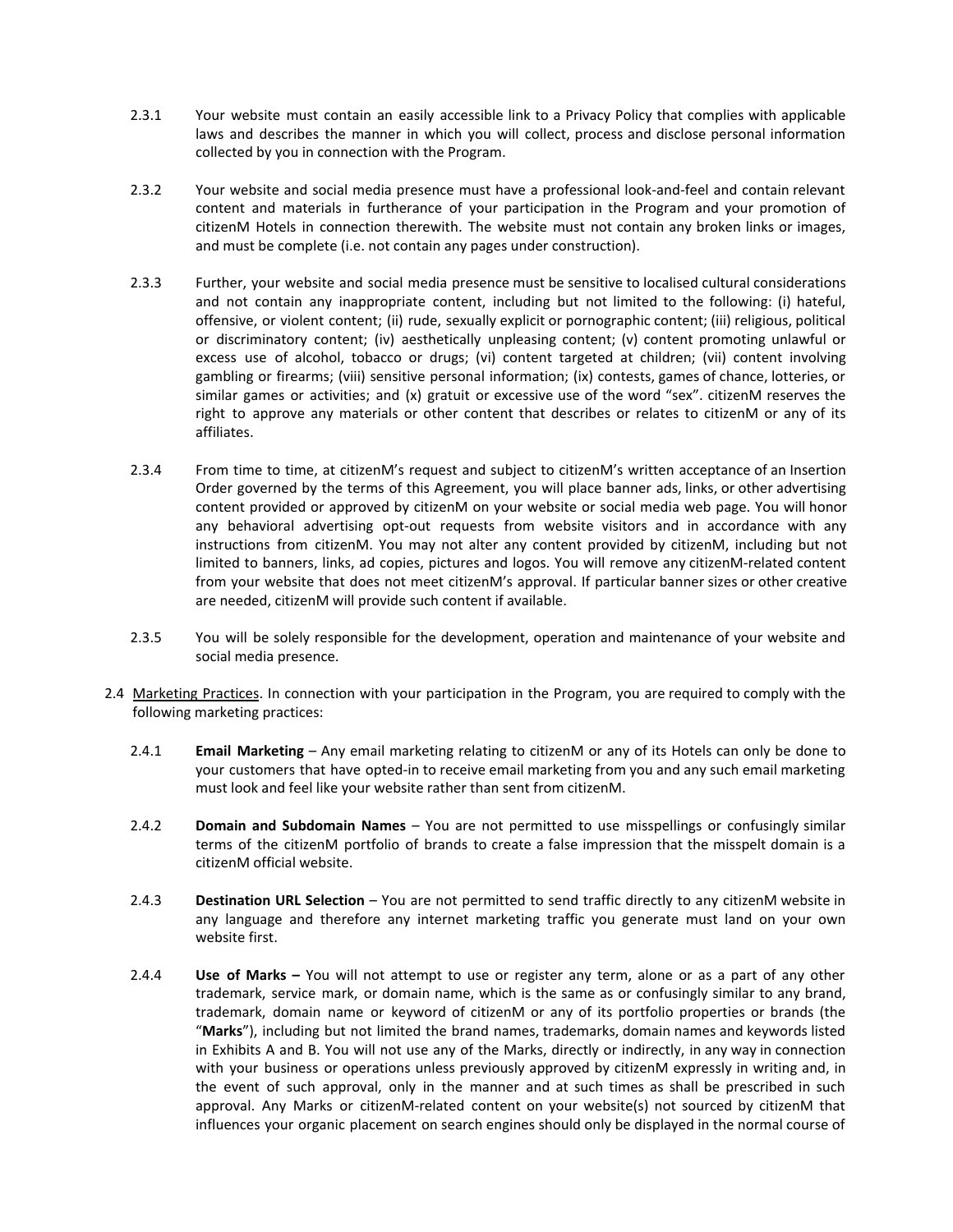business, and not to suggest or imply that your website is a citizenM website or to unfairly influence organic placement for search results. You will abide by any trademark usage guidelines and practices relating thereto provided by citizenM to you in writing, as such guidelines may be amended by citizenM from time to time in its sole discretion. You will promptly remedy any failure to conform to such guidelines and practices. You will not harm, disparage, or bring into disrepute the goodwill or reputation of any of the Marks.

- 2.4.5 **Search Engine Marketing** You will not bid on, purchase or otherwise use any of the Marks in connection with any search engine optimization practices, search retargeting based on the fact that a consumer had searched for a Mark, paid search advertising or any other form of on-line or other advertising, including, without limitation, as on-line identifiers, "metatags," "scumware," "spyware," vanity addresses, social media site pages, on-line handles or similar designations of source, or any other service that results in such party being referenced in regard to internet searches for the Marks or attracts internet users to citizenM websites, call centers or other services. You will actively apply negative keywords for all of the Marks (and common misspellings thereof) within any internet search engine through which you run on- line search campaigns. For the avoidance of doubt, you agree to add, across all platforms:
	- (i) negative phrase match for each of the core brand keywords of citizenM listed on Exhibit B;
	- (ii) negative phrase match for each of the Marks listed on Exhibit B, and common misspellings thereof;
	- (iii) negative exact match for citizenM's combination of terms set forth on Exhibit B;
	- (iv) negative phrase match across all your platforms for unique citizenM hotel property names set forth on Exhibit B.
	- (v)

Exhibit B may be updated from time to time at citizenM's sole discretion. After receiving each updated list from citizenM, you will promptly apply negative keywords in accordance with this paragraph and such updates. You will regularly monitor your search query reports for broad matches to citizenM's Marks and add negatives accordingly. You are solely responsible for ensuring full compliance with this section by your affiliates, distributors and subcontractors.

- 2.4.6 **Representations** In no event will you make or extend any representations or warranties of any kind on citizenM or any of its Hotel's behalf.
- 2.4.7 **Social Media Marketing** You are required to have prior written consent from citizenM before any social media marketing relating to citizenM or any of its Hotels can be done.
- 2.4.8 **citizenM Deals/Promotions/Sweepstakes** You may not offer a Hotel room as a sweepstakes or giveaway prize. You may not promote citizenM in connection with any sweepstakes. Deals, promotions, sweepstakes and contests may only be offered by citizenM. You are required to have prior consent from citizenM before any sweepstakes marketing can be done.
- 2.4.9 **Rebates** All advertising of citizenM discounts must match citizenM's advertised discounts. Any rebates offered by your website must be shown as a discount off of the Hotel rates as posted by the Hotel (i.e. you may not display Hotel rates other than the relevant rates provided by the Hotel) and must be clearly separated and identified as paid by your website. For the sake of clarity, you may not discount Hotel rates.
- 2.4.10 **Cash Back Promotions/Marketing** You will not advertise or offer any cash payments as a reward, discount or promotion.
- 2.4.11 **DSAs and Toolbars** You may not advertise any Hotels or use any Marks in connection with a downloadable software application, browser toolbar, or browser plug-in.
- 2.4.12 **Endorsements and Testimonials** You will comply with the following requirements in the use of an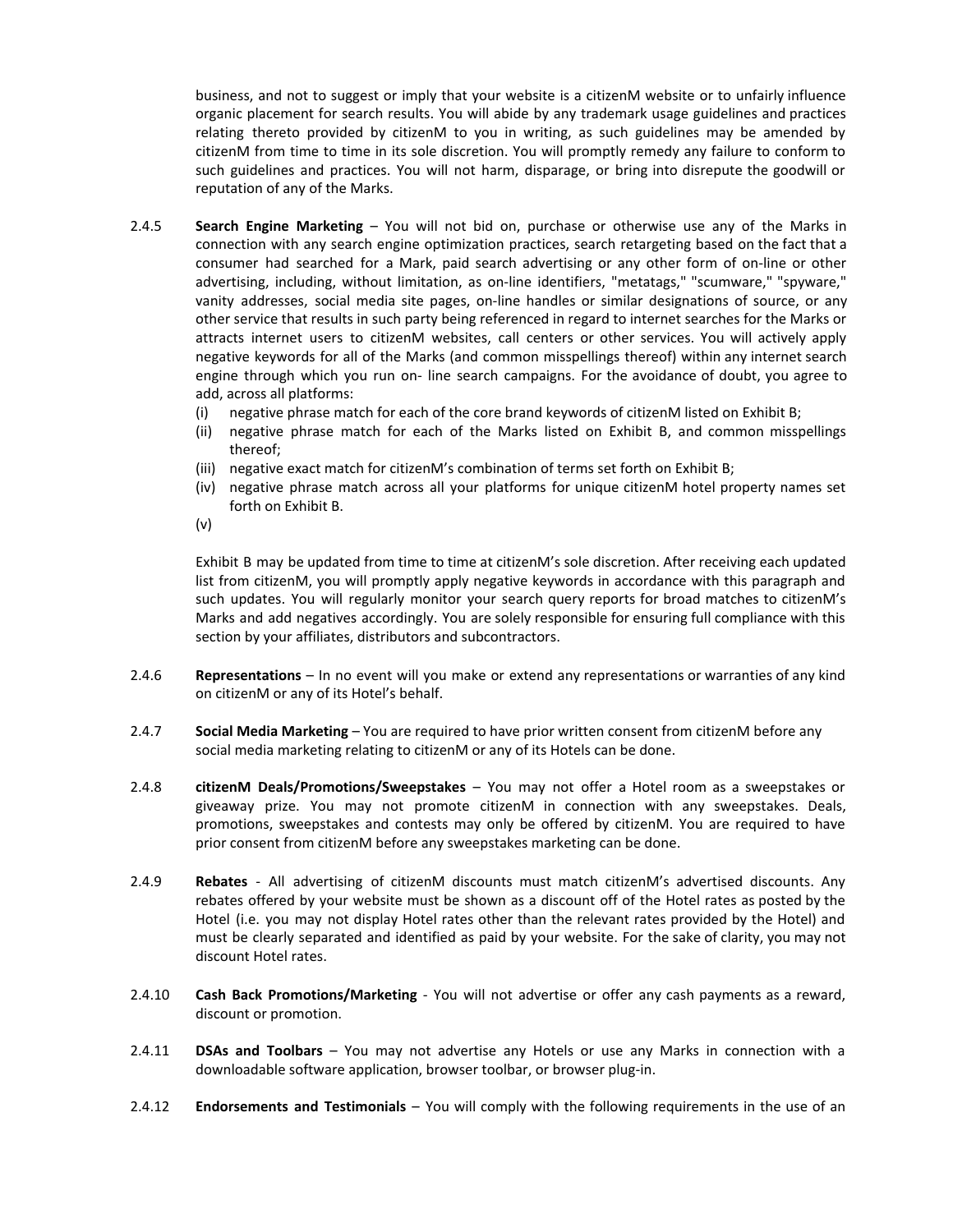Endorsement or Testimonial. "**Endorsement**" or "**Testimonial**" (collectively "Testimonial") means any advertising message (including but not limited to consumer testimonials, celebrity or expert endorsements, blogs, verbal statements, demonstrations, or depictions of the name, signature, likeness or other identifying personal characteristics of an individual or the name, logo or seal of an organization) that consumers are likely to believe reflects the opinions, beliefs, findings, or experience of a party other than citizenM. The requirement includes the following: (i) An "**Endorser" (**an individual or organization that provides Endorsements or Testimonials) may not use false Testimonials, and all Testimonials must reflect the honest opinions, findings, beliefs and/or experience of the Endorser, and shall not convey an express or implied representation that would be deceptive if made directly by citizenM; (ii) no Testimonial may contain representations for which you do not have substantiation or that would be considered deceptive and (iii) if the Testimonial represents that the Endorser uses citizenM products or services, the Endorser must have been a bona fide user of such product or services at the time the Testimonial was given, and you may use the testimonial only as long as you have good reason to believe that the Endorser continues to subscribe to the views presented. Further, you must include a clear and conspicuous disclosure of any material connection between you and/or the Endorser who is disseminating the advertisement and citizenM. (Examples of "material connections" that must be disclosed include, but are not limited to: (i) compensation or consideration (benefits or incentives such as money, loan products, review items, rewards, points, prizes, free or discounted items or services, promotional items or services, in-kind gifts, samples, coupons, or special access privileges) provided by citizenM to you and/or Endorser, or (ii) a relationship between citizenM and you (such as a present or former employment or agency relationship or some other contractual or other relationship that may or may not be anticipated by the reader of the advertisement).

- 2.4.13 **Fraud** You will not use any deceptive or misleading practice, method or technology including, but not limited to, the use of any adware, malware, device, programs, robots, iframes, hidden frames, redirects, spiders, computer script or other automated, artificial or fraudulent methods designed to appear as if a live consumer viewed an advertisement and/or thereafter performed a payable action. You will not make use of any stolen credit card or debit card numbers or pre-paid credit or debit cards to perform any payable action or otherwise impersonate any live consumer. citizenM reserves the right to withhold payment to you in the event that citizenM determines that you may have engaged in fraud.
- 2.4.14 **Changes to Website or Marketing Practice** You will immediately notify citizenM of any material changes or alterations to your website or other marketing practices by email to affiliate@citizenm.com.
- 2.5 Use of Content. You grant to citizenM, Hotels and citizenM affiliates, a royalty-free, worldwide, non-exclusive, irrevocable license to use, sublicense, reproduce, modify, display, and create derivative works with the content you have provided under the Program which is related to citizenM. Such content may include, but is not limited to text, photos and videos.
- 2.6 Recordkeeping. You will maintain thorough and accurate records relating to this Agreement, your activities used to promote any citizenM offer, and any personal data you receive pursuant to this Agreement. Upon request by citizenM, you will provide citizenM reasonable additional assurance of compliance with this Agreement, which may include but not be limited to evidence of due diligence, your advertising materials, and copies of all information pertaining to any complaints received from any consumer related to citizenM. You agree that citizenM or its designee, will have the right, at its sole cost and expense and without any payment to you, to audit and/or copy requested records during normal business hours upon written notice at least five (5) business days before the commencement of the audit.
- 2.7 Disclosure Obligations. You represent and warrant that you have disclosed, prior to executing this Agreement, the existence of any past government decrees, orders, or consent agreements, and any pending formal or informal government investigations or prosecutions by any governmental or regulatory body or agency, or any industry regulatory authority. If you become involved or named in any action, investigation, complaint or other proceeding by or before any governmental or regulatory authority, or any private party, you will immediately provide notice to citizenM of such action, investigation, complaint or other proceeding, in which event citizenM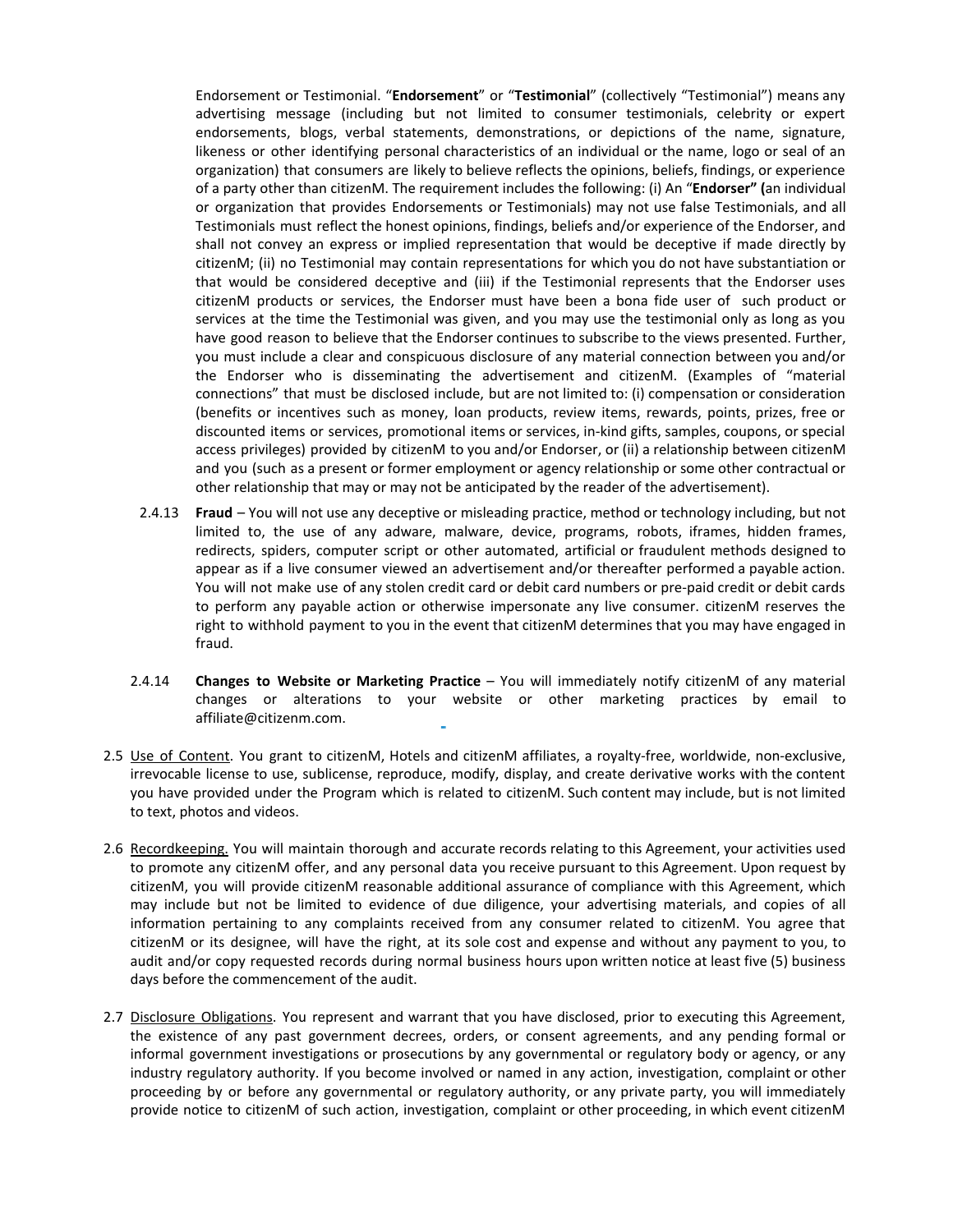may terminate this Agreement immediately.

## **3 COMMISSIONS AND OTHER COMPENSATION**

- 3.1 Payment of Commission. Subject to the terms and conditions of this Agreement, including Section 3.2 below, the Hotel or citizenM's marketing agent (Commission Junction) will pay you a commission based on all Qualified Bookings. The payment shall be equal to the product of: (i) the Commissionable Percentage as determined by citizenM upon acceptance into the Program; (ii) the number of nights stayed at the Hotel by the guest; and (iii) (a) in the case of Hotels excluding taxes from room rates the per room amount actually received by the Hotel (which may include breakfast or other meals for those hotels that include those surcharges in the room rate), which amount shall not include any fees, taxes, levies or surcharges, other than cancellation fees (and no-show fees) received by the Hotel, or (b) in the case of Hotels including taxes in their room rates (the per room amount actually received by the Hotel (which may include breakfast or other meals for those hotels that include those surcharges in the room rate), which amount shall include taxes, levies, VAT and other sales tax as well as cancellation fees (and no-show fees) received by the Hotel.
- 3.2 Excluded Hotels. citizenM reserves the right to exempt bookings from certain regions and certain hotels from paying any commission at its sole discretion by updating the list of Hotels and Excluded Hotels made available on Exhibit C.
- 3.3 Excluded Rate Types. The following rates types are not commissionable, and hence, will not be considered a Qualified Booking: (i) negotiated corporate rates, (ii) negotiated group rates, including blocks of rooms, meeting group rates, convention group rates, leisure group rates; (iii) government rates and (vi) promotional rates in conjunction with citizenM partners or certain corporate marketing offers.

### 3.4 Conditions to Payment of Commission.

- 3.4.1 Commissions are only paid on a single initial Qualified Booking, not on all future bookings that click-through from your webpage.
- 3.4.2 Commissions will be paid only on Qualified Bookings that are within thirty days of the click- through from your webpage.
- 3.4.3 If more than one advertising webpage refers to the same guest, only the last advertising webpage will receive the commission, subject to the other terms and conditions of this Agreement.
- 3.4.4 Commissions will not be paid on any cancelled reservations or no shows, for any fraudulent or criminal activity on your part, or any other violation of this Agreement.
- 3.4.5 Commission queries redeemed more than six months after the check-out date on any Qualified Bookings will not be commissionable.
- 3.5 Other Compensation. Subject to citizenM's acceptance of any advertising services as set forth in Section 2.3.4, the Hotel or citizenM's marketing agent (Commission Junction) will pay the fees as specified in an Insertion Order. You will submit monthly invoices to Commission Junction for the advertising services provided in the prior month. The invoices will specify the services rendered, the amounts due, and other details reasonably required by citizenM from time to time.

### **4 TERM AND TERMINATION**

This Agreement may be terminated by citizenM by convenience or for your breach of this Agreement with or without notice to you. In addition, termination of citizenM's marketing agreement with Commission Junction will automatically terminate this Agreement without further notice to you. Upon termination, you will immediately remove any content and links associated with the Program from your website. Unless this Agreement is terminated due to your breach or misconduct, you will still receive outstanding payments due on commissions for Qualified Bookings in accordance herewith.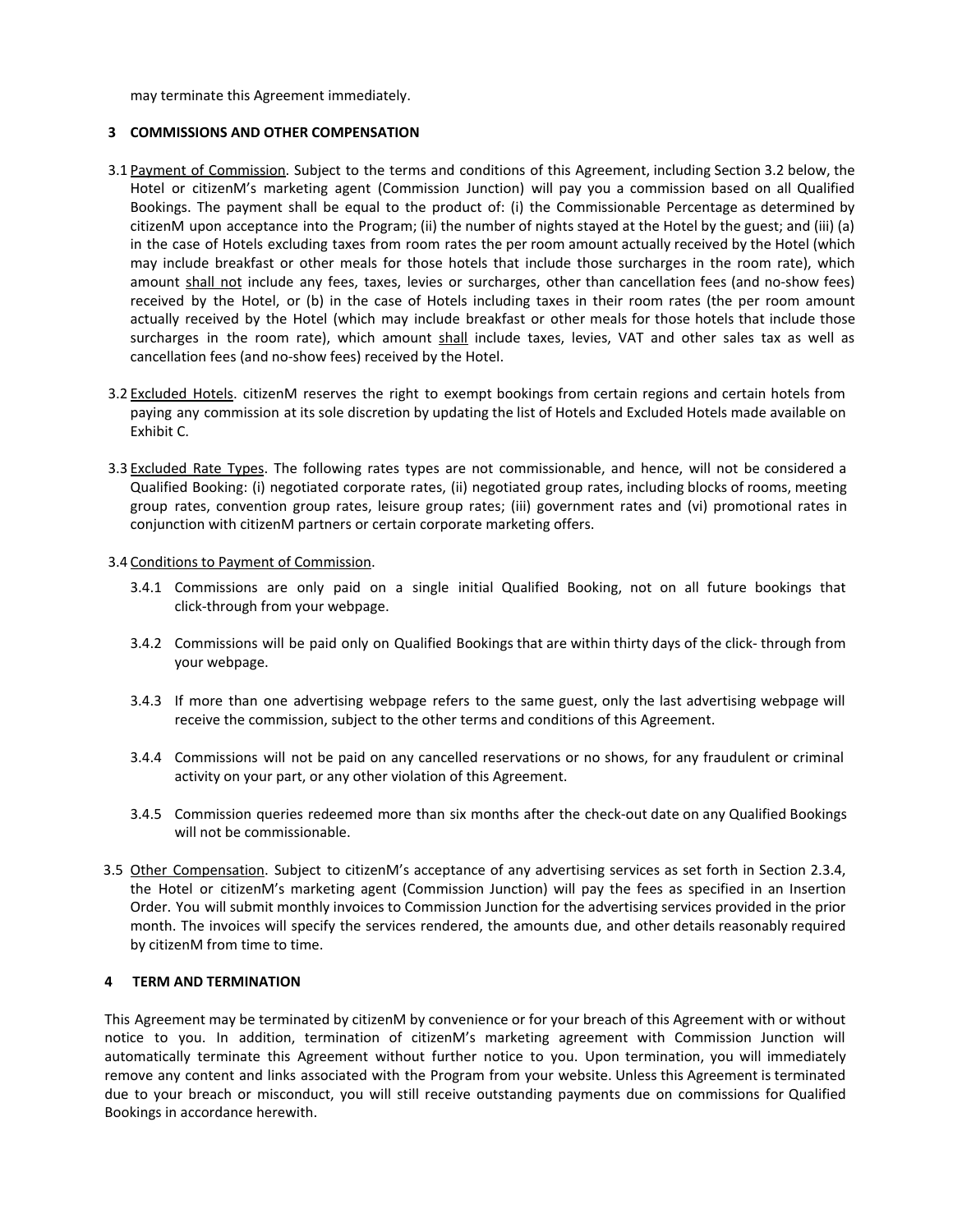## **5 CONFIDENTIALITY**

- 5.1 Definitions. "*Confidential Information*" means any and all proprietary, non-public information disclosed by one party (the "*Disclosing Party*") to the other party (the "*Receiving Party*") which a reasonable person would understand to be confidential, including without limitation technical, financial, and other business information.
- 5.2 Protection. The Receiving Party will hold the Confidential Information in confidence using at least the same degree of care it uses to protect its own confidential information, but in no event less than reasonable care. The Receiving Party will only use Confidential Information as needed to exercise its rights or perform its obligations under this Agreement, and will only disclose Confidential Information to its affiliates, directors, officers, employees and contractors who have a need to know such Confidential Information in connection with this Agreement and who are bound by confidentiality obligations at least as restrictive as those contained herein.
- 5.3 Exceptions. The obligations with respect to Confidential Information do not apply to information that the Receiving Party can demonstrate is: (i) in the public domain or subsequently enters the public domain through no fault of the Receiving Party; (ii) disclosed to the Receiving Party by a third party without any breach of confidentiality obligations; (iii) known to the Receiving Party at the time of disclosure by the Disclosing Party through no breach of any obligation of confidentiality or other restriction on disclosure; or (iv) developed independently by the Receiving Party, without use of or reference to any Confidential Information of the Disclosing Party. The Receiving Party may disclose Confidential Information to the extent necessary to comply with a valid legal or government order or requirement, provided that it will provide the Disclosing Party reasonable prior notice and cooperate with the Disclosing Party (at the Disclosing Party's sole expense) with any reasonable effort to challenge or limit the ordered or requested disclosure.

# **6 WARRANTIES**

- 6.1 Generally. Each party represents and warrants that: (i) it is an entity duly organised, validly existing, and in good standing under the laws of its applicable jurisdictions; and (ii) it has all necessary rights, power and authority to enter into and perform its obligations under this Agreement.
- 6.2 Advertising Rules. You represent and warrant that you will comply with all applicable law and advertising rules and regulations during your participation in the Program.
- 6.3 Intellectual Property. You represent and warrant that you (i) have the right to use any third party materials (including Third Party IP) used within the Program.

### **7 INDEMNIFICATION**

You will indemnify, defend, and hold harmless citizenM, its affiliates and subsidiaries, and each of their respective directors, members, officers, employees, contractors, representatives, agents, successors and assigns from and against any and all damages, judgments, settlements, awards, penalties, and costs (including reasonable attorneys' fees) in relation to a third party claim arising from or related to your negligence, willful misconduct or acts or omissions, violation of law, or breach or other noncompliance with the terms of this Agreement.

### **8 LIMITATION OF LIABILITY**

In no event shall citizenM or any of its affiliates and subsidiaries be liable for any indirect, special, incidental, consequential or punitive damages, whether based on contract or tort and whether or not advised of the possibility of such damages. In no event will citizenM's or any of its affiliates' total liability under this Agreement exceed the amount paid to you over the past three months of the Program.

### **9 RELATIONSHIP OF THE PARTIES**

The relationship between the parties will be that of independent contractors and nothing in this Agreement is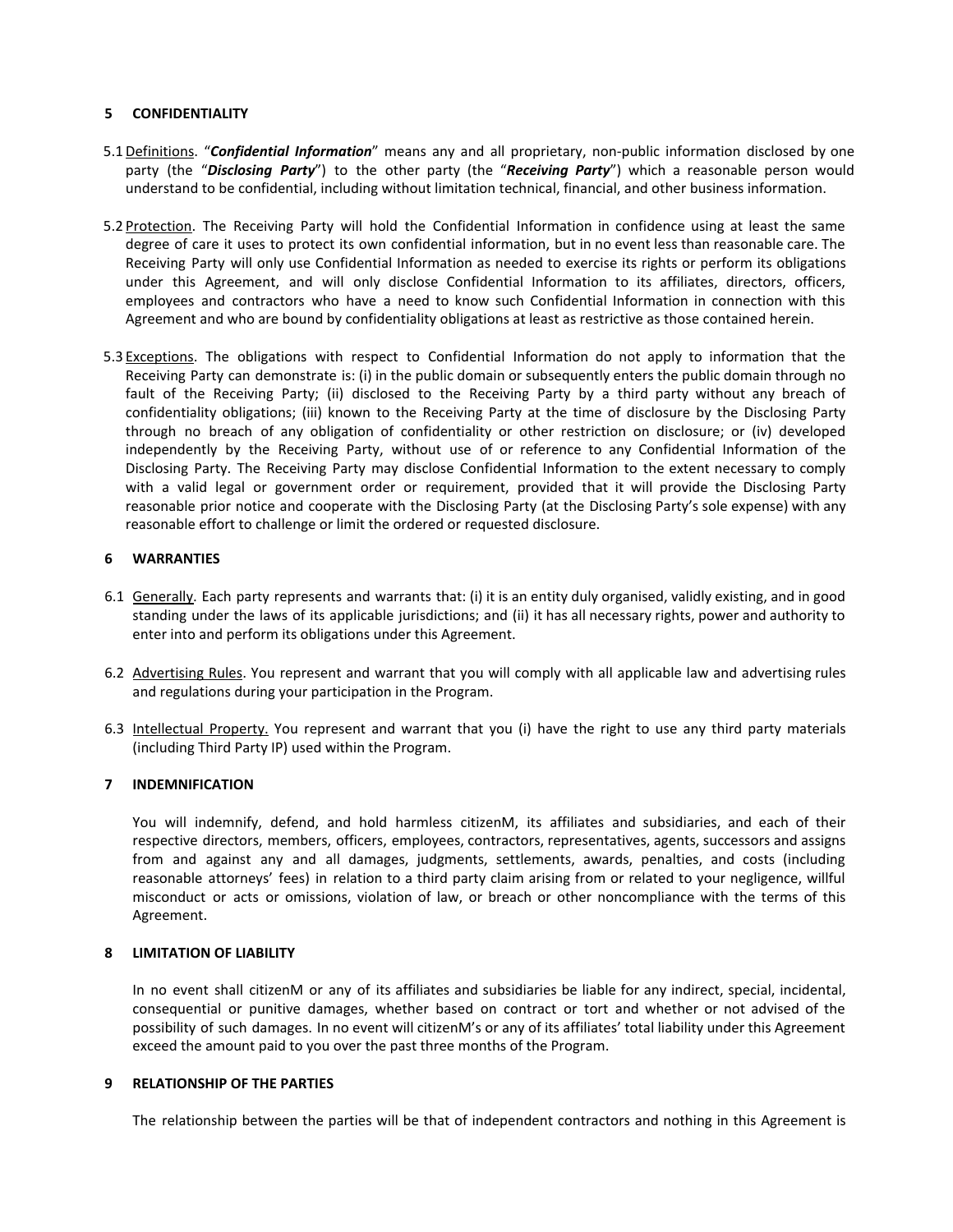intended nor will establish any relationship of partnership, joint venture, employment, franchise, agency or other authority to bind the other party or incur any obligations on the other party's behalf.

## **10 MISCELLANEOUS**

- 10.1 Waiver. The waiver by any party of any breach of covenant will not be construed to be a waiver of any succeeding breach or any other covenant. All waivers must be in writing, and signed by the party waiving its rights.
- 10.2 Responsible Procurement Principles. You will, and will procure that your affiliates will comply with the citizenM'Responsible Procurement Principles (https://www.citizenm.com/responsible-procurement-principles) and act in accordance with the spirit of the Responsible Procurement Principles. You will forthwith notify citizenM in case of failure to comply with any of the standards and provisions set out in the Responsible Procurement Principles and will inform citizenM of the measures it has taken to remedy such failure within 30 days after the notification.
- 10.3 Governing Law. This Agreement will be governed by and interpreted pursuant to laws of the Netherlands excluding any laws regarding the choice or conflict of laws.
- 10.4 Disputes. All disputes arising from or in relation to this will be settled exclusively:
	- (a) if your place of business is in the European Union, by the competent court in The Hague, the Netherlands;
	- (b) if your place of business is outside of the European Union, by arbitration. The arbitration will be conducted in accordance with the rules of the Netherlands Arbitration Institute (*Nederlands Arbitrage Instituut*). The place of arbitration will be The Hague, the Netherlands. The arbitration will be conducted in the English language. There will be one arbiter which will be appointed in accordance with the list procedure provided for in article 14 of the rules. The arbiter will decide on the basis of the law of the Netherlands.
- 10.5 Assignment. You may not assign this Agreement, in whole or in part, without the prior written consent of citizenM. This Agreement will insure to the benefit of, and be binding upon the parties hereto, together with their respective legal representatives, successors, and assigns, as permitted herein.
- 10.6 Severability. If any provision of this Agreement is held to be invalid, void, unenforceable, or unconstitutional by a court of competent jurisdiction, the remaining provisions shall continue in full force without being impaired or invalidated.
- 10.7 Entire Agreement. This Agreement constitutes the entire agreement between the parties with respect to the subject matter herein, and supersedes all prior agreements, proposals, negotiations, representations or communications relating to such subject matter. Both parties acknowledge that they have not been induced to enter into this Agreement by any representations or promises not specifically stated herein.
- 10.8 Survival. The following sections will survive termination of this Agreement: 1, 5, 7, 8, 9 and 10.
- 10.9 Execution; Counterparts. This Agreement may be signed in multiple counterparts, all of which taken together shall constitute one single agreement between the parties hereto. Once completely executed, any reproduction of this Agreement made by reliable means shall be considered an original.

Effective Date: 09 September 2020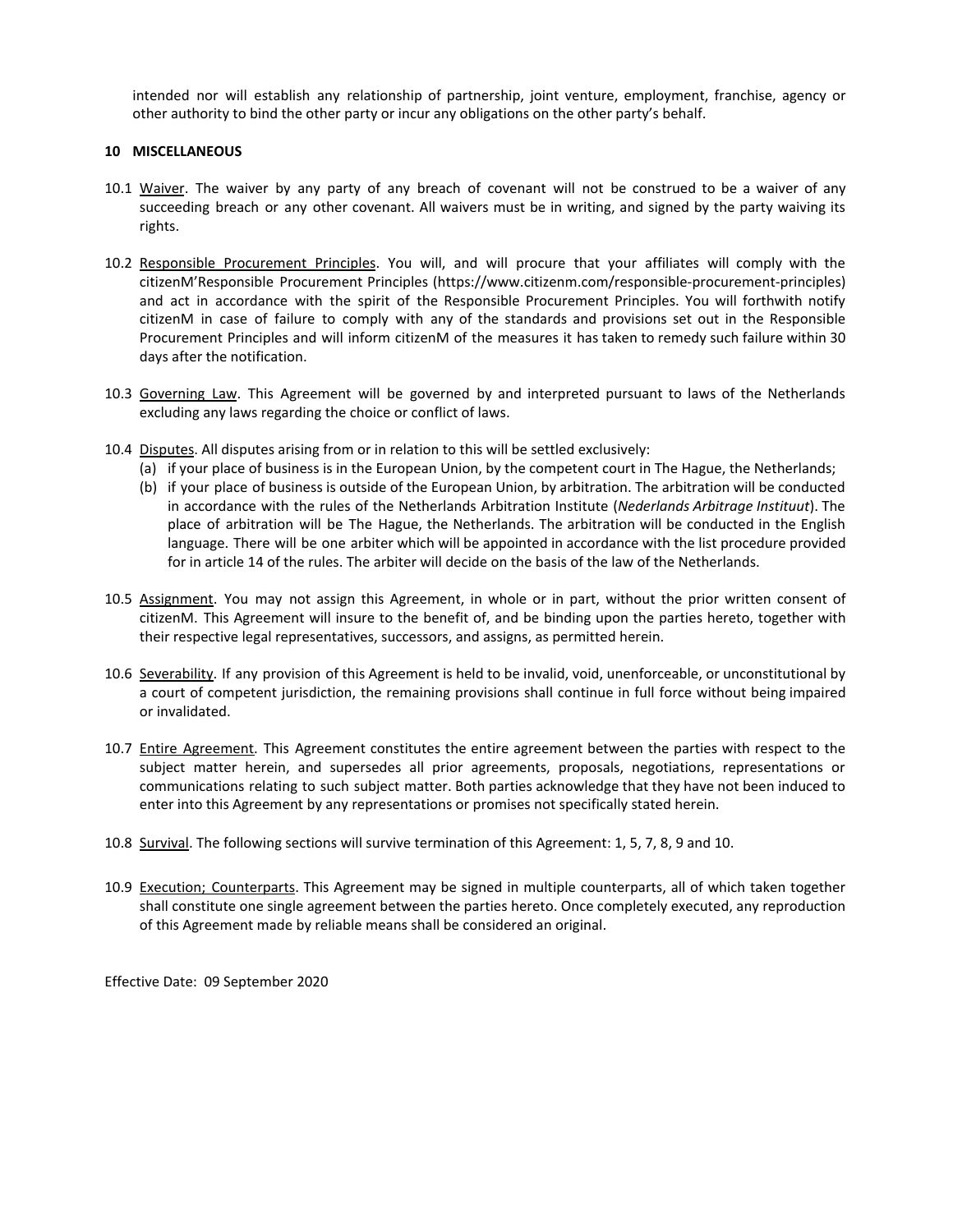# **EXHIBIT A List of participating citizenM Hotels**

citizenM Schiphol citizenM Amsterdam South citizenM Amstel Amsterdam citizenM London Shoreditch citizenM London Bankside citizenM London Tower of London citizenM New York Times Square citizenM New York Bowery citizenM Boston North Station citizenM Rotterdam citizenM Zurich citizenM Copenhagen Radhuspladsen citizenM Geneva citizenM Paris Charles de Gaulle citizenM Paris Gare de Lyon citizenM Paris la Défense citizenM Glasgow citizenM Seattle South Lake Union citizenM Washington DC Capitol Hill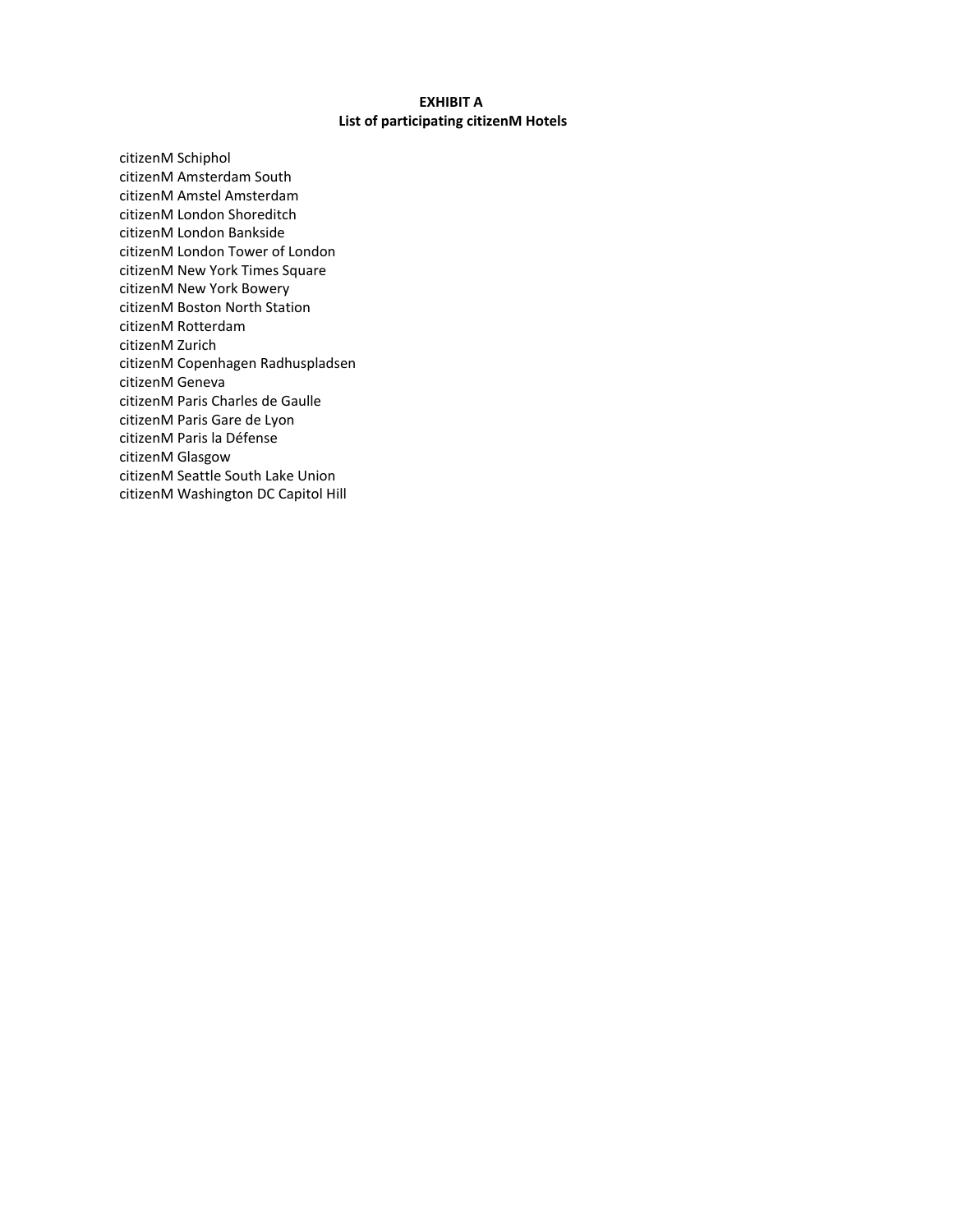#### **EXHIBIT B – Protected Keywords**

Core Keywords citizenm, citizenm hotel, citizenm hotels, citizenm amsterdam amstel, citizenm amsterdam amstel hotel, citizenm amsterdam amstel, citizenm amsterdam airport, citizenm amsterdam airport hotel, citizenm amsterdam schiphol, citizenm amsterdam schiphol hotel, citizenm amsterdam zuid, citizenM Amsterdam South Hotel, citizenM Amsterdam South, citizenM Amsterdam, citizenM Amsterdam hotel, citizenM Amsterdam hotels, citizenm rotterdam, citizenm rotterdam hotel, citizenm london, citizenm london hotels, citizenm london hotel, citizenm london tower, citizenM Tower of London Hotel, citizenM Tower of London, citizenm bankside, citizenm bankside hotel, citizenm shoreditch, citizenm shoreditch hotel, citizenm paris, citizenm paris hotel, citizenm paris hotels, citizenM Paris Gare de Lyon hotel, citizenM Paris Gare de Lyon, citizenm gare de lyon, citizenm paris charles de gaulle airport, citizenm paris charles de gaulle airport hotel, citizenm paris charles de gaulle airport, citizenm charles de gaulle, citizenm charles de gaulle hotel, citizenm la defense, citizenm la defense hotel, citizenm la defense paris, citizenm paris la défense, citizenm la defense paris hotel, citizenm copenhagen, citizenm copenhagen hotel, citizenM Copenhagen Rådhuspladsen, citizenM Copenhagen Rådhuspladsen hotel, citizenM Glasgow Hotel, citizenM Glasgow, citizenm switzerland, citizenm switzerland hotel, citizenm switzerland hotels, citizenM Zürich, citizenM Zürich hotel, citizenM Zürich hotels, citizenM Geneva,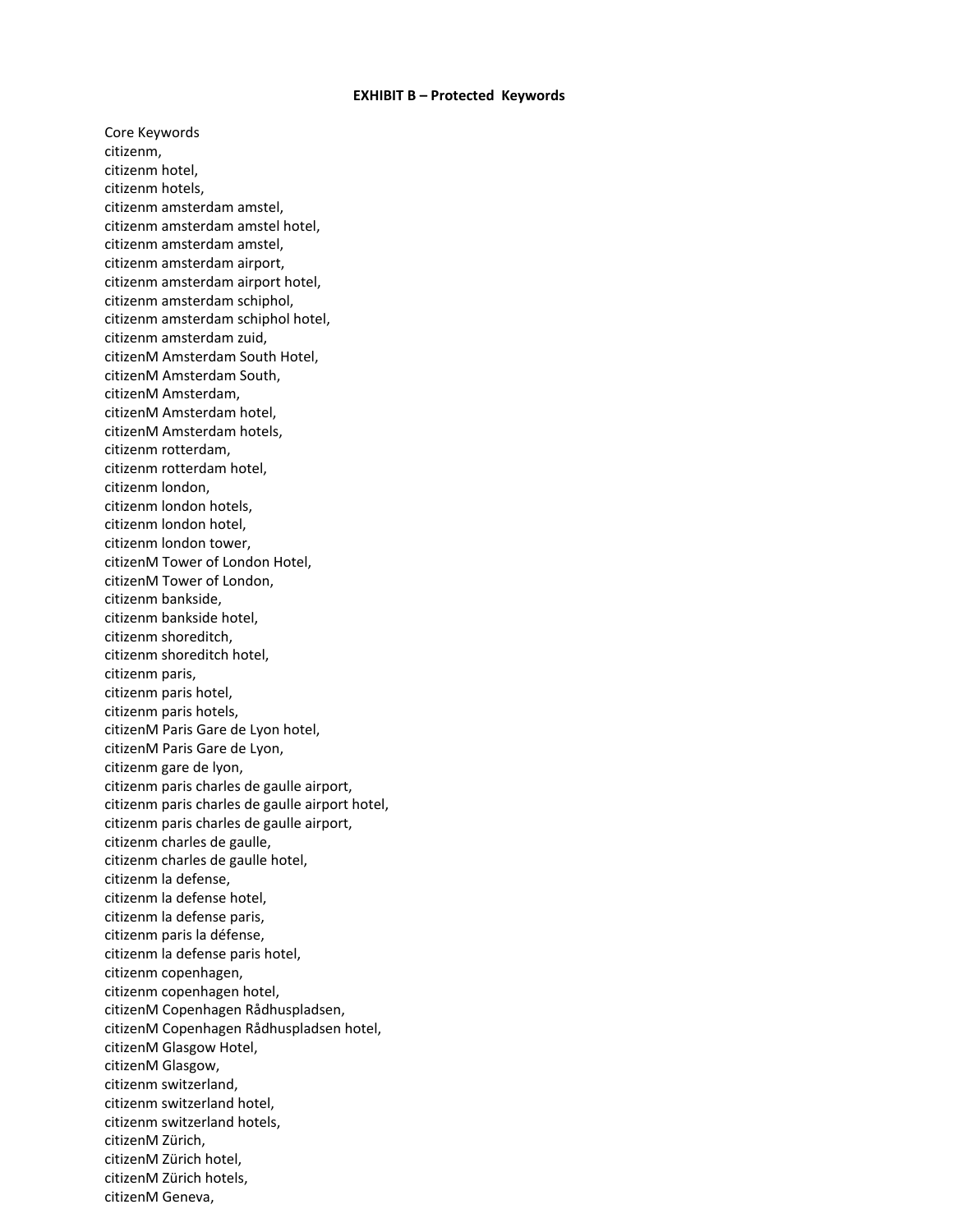citizenM Geneva hotel citizenM Geneva hotels, citizenM Boston North Station hotel, citizenM Boston North Station, citizenM Boston hotel, citizenM Boston hotels, citizenM Boston, citizenm new york, citizenm nyc, citizenm ny, citizenm new york hotel, citizenm new york hotels, citizenm new york bowery, citizenm new york bowery hotel, citizenm nyc bowery, citizenm new york times square, citizenm new york times square hotel, citizenm new york times square hotels, citizenm nyc times square citizenM Seattle South Lake Union hotel citizenM Seattle South Lake Union hotels citizenM Seattle citizenM Seattle hotels, citizenM Seattle hotel, citizenm washington dc, citizenm washington dc hotel, citizenm washington dc hotels, citizenm washington, citizenm washington hotel, citizenm washington dc hotels, citizenM Taipei North Gate, citizenM Taipei North Gate hotel, citizenM Taipei hotel, citizenM Taipei hotels, citizenM Taipei, citizenM Kuala Lumpur Bukit Bintang hotel, citizenM Kuala Lumpur Bukit Bintang, citizenM Kuala Lumpur Bukit hotel, citizenM Kuala Lumpur Bukit hotels, citizenM Kuala Lumpur Bukit hotel, citizenM Kuala Lumpur hotel, citizenM Kuala Lumpur,

or any other keywords related to any citizenM brand or property name.

- Do not bid or appear on extended (or hybrid) brand searches e.g. citizenM hotel, citizenM discount code, citizenM vouchers code, etc.
- Do not bid or appear on misspells (or variations) of brand searches e.g. citizens M, citienM
- To avoid any broad matching issues, you must add all our brand terms as negative keywords in every paid search activity.
- Do not use the citizenM trademark in any paid search activity, whether in ad text, copy or display URLs.
- Do not use any confusing similar domains like citizenmhotels.com as either the destination URL or the display URL.
- Do not perform direct linking PPC activity to the citizenM website, including using citizenM website as a display URL.
- Do not send traffic through automatic redirects on a website page.
- Do not use the brand name (including misspells and variations) as a subdomain.
- The above PPC points apply in all languages.